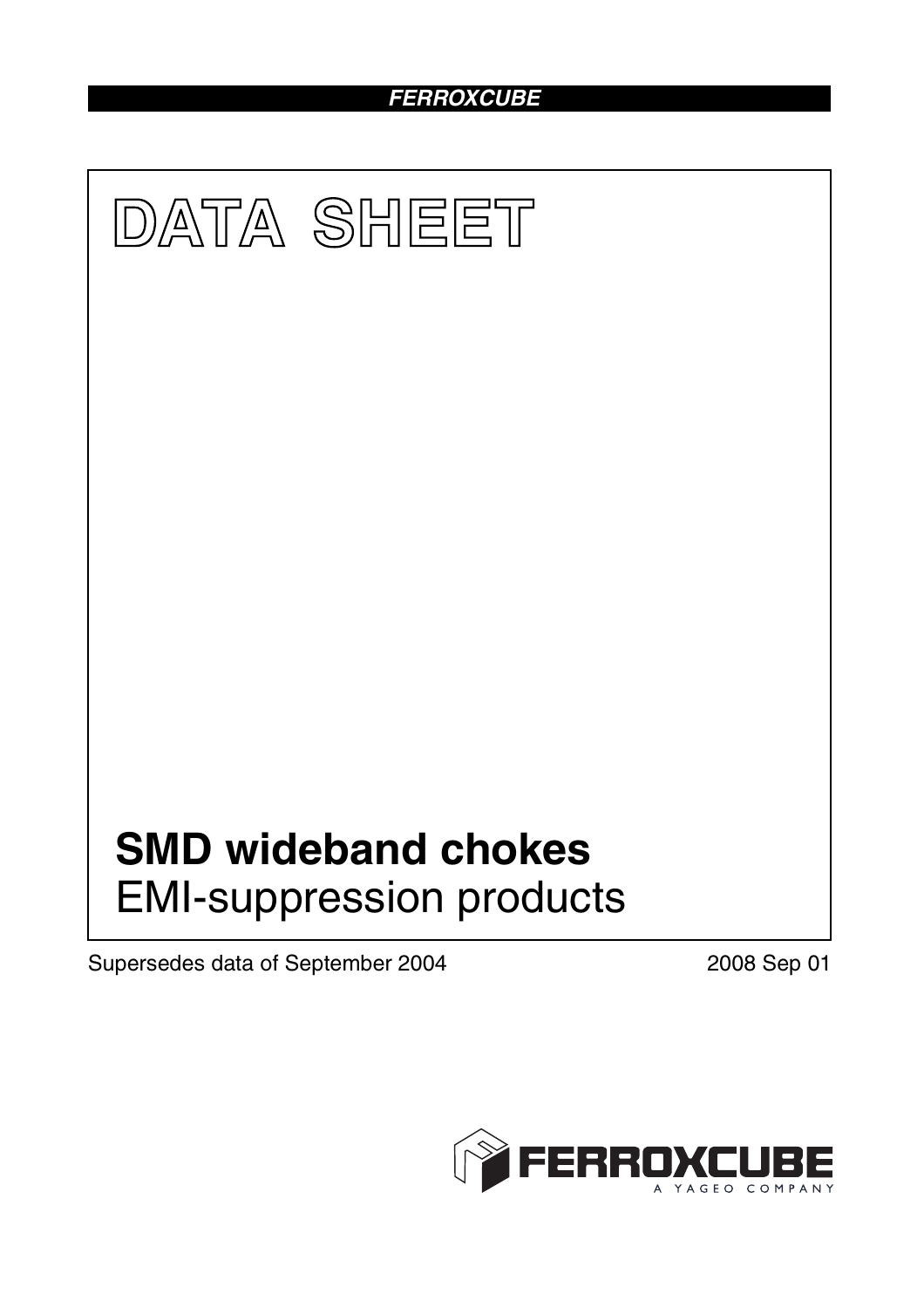### **SMD WIDEBAND CHOKES**

### **SMD wideband choke WBS1.5-5/4.8/10**

| <b>ITEM</b>      | <b>SPECIFICATION</b>                           |
|------------------|------------------------------------------------|
| Strip material   | copper (Cu), tin (Sn) plated                   |
| Solderability    | "IEC 60068-2-58", Part 2, Test Ta,<br>method 1 |
| Mass             | $\approx 0.9$ g                                |
| Taping<br>method | "IEC 60286-3" and "EIA 481-2"                  |

#### **Grades, parameters and type numbers;** see Fig.1

| <b>GRADE</b> | $ Z_{typ} ^{(1)}$<br>$\overline{(\Omega)}$ | at f<br>(MHz) | <b>TYPE NUMBER</b>  |
|--------------|--------------------------------------------|---------------|---------------------|
| 3S4          | 230                                        | 10            | WBS1.5-5/4.8/10-3S4 |
|              | 400                                        | 50            |                     |
|              | 430                                        | 100           |                     |
| 4B1          | 275                                        | 25            | WBS1.5-5/4.8/10-4B1 |
|              | 500                                        | 100           |                     |
|              | 350                                        | 300           |                     |

## **Note**

1. Typical values,  $|Z|_{min}$  is -20%.



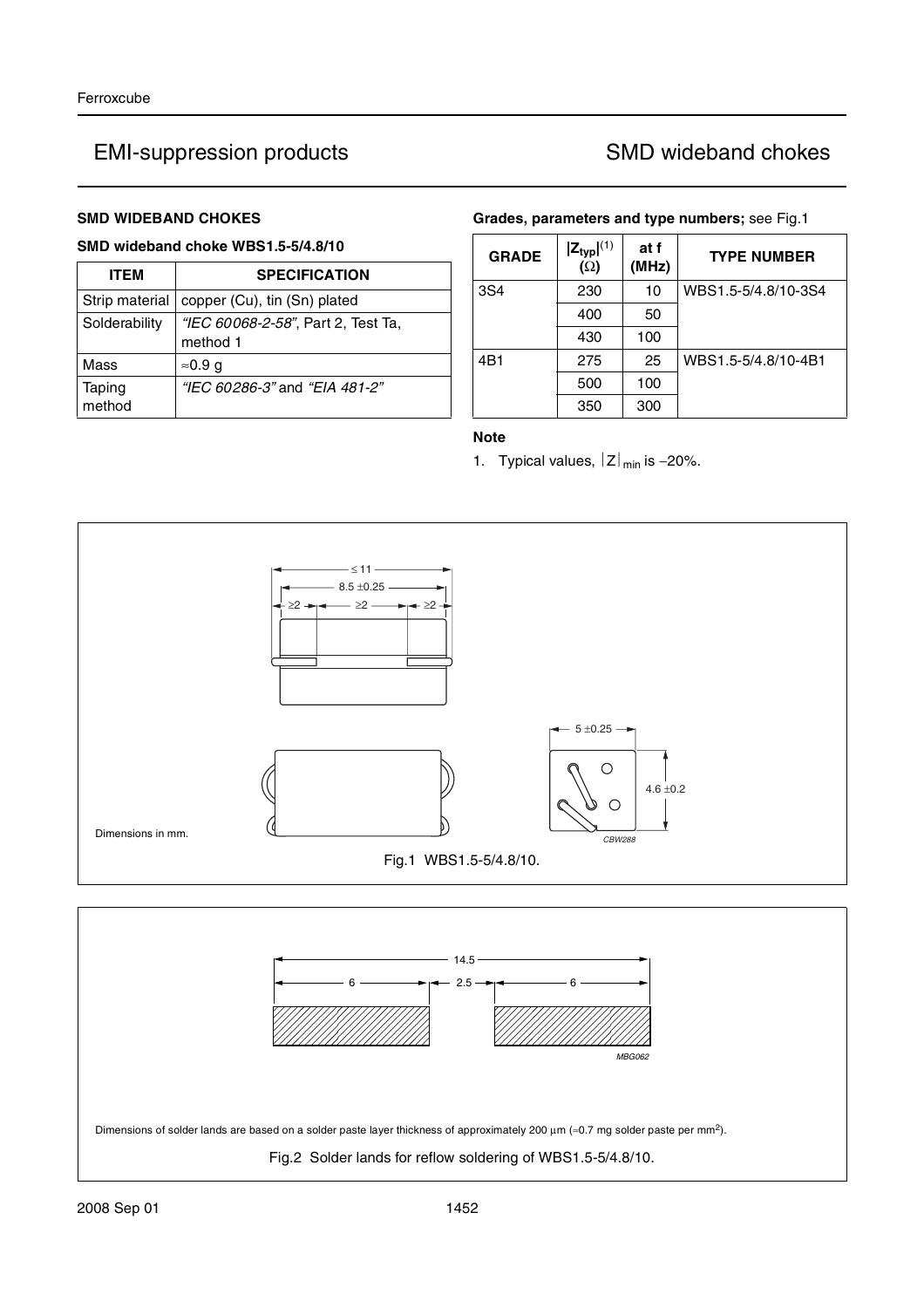### **SMD wideband choke WBS2.5-5/4.8/10**

| ITEM             | <b>SPECIFICATION</b>                           |
|------------------|------------------------------------------------|
| Strip material   | copper (Cu), tin (Sn) plated                   |
| Solderability    | "IEC 60068-2-58", Part 2, Test Ta,<br>method 1 |
| Mass             | ≈0.9 g                                         |
| Taping<br>method | "IEC 60286-3" and "EIA 481-2"                  |

### **Grades, parameters and type numbers;** see Fig.3

| <b>GRADE</b> | $ Z_{typ} ^{(1)}$<br>$(\Omega)$ | at f<br>(MHz) | <b>TYPE NUMBER</b>  |
|--------------|---------------------------------|---------------|---------------------|
| 3S4          | 300                             | 10            | WBS2.5-5/4.8/10-3S4 |
|              | 625                             | 50            |                     |
|              | 600                             | 100           |                     |
| 4B1          | 485                             | 25            | WBS2.5-5/4.8/10-4B1 |
|              | 850                             | 100           |                     |
|              | 350                             | 300           |                     |

## **Note**

1. Typical values,  $|Z|_{min}$  is -20%.



Dimensions of solder lands are based on a solder paste layer thickness of approximately 200 µm (≈0.7 mg solder paste per mm2).

Fig.4 Solder lands for reflow soldering of WBS2.5-5/4.8/10.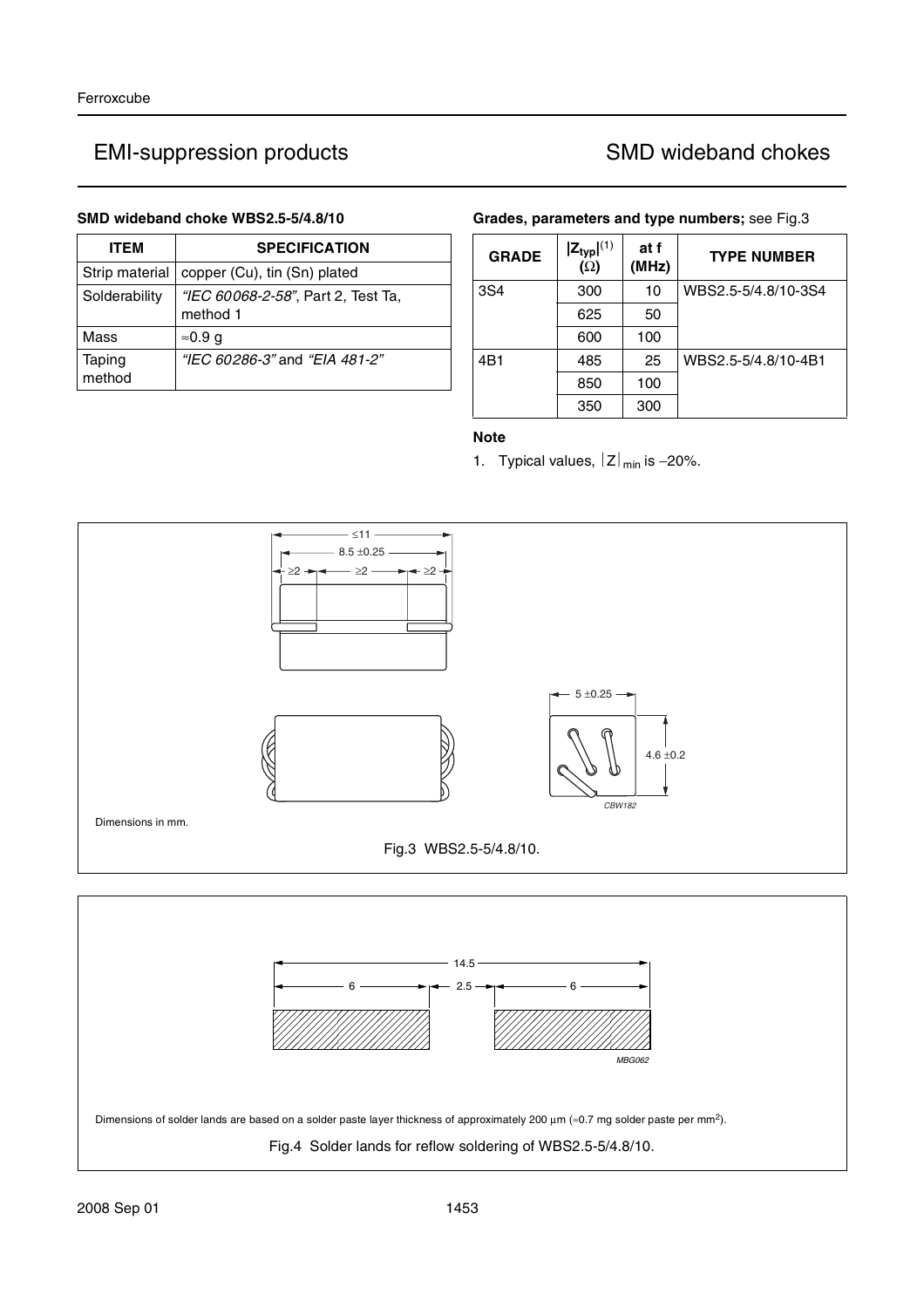## **Soldering profiles**



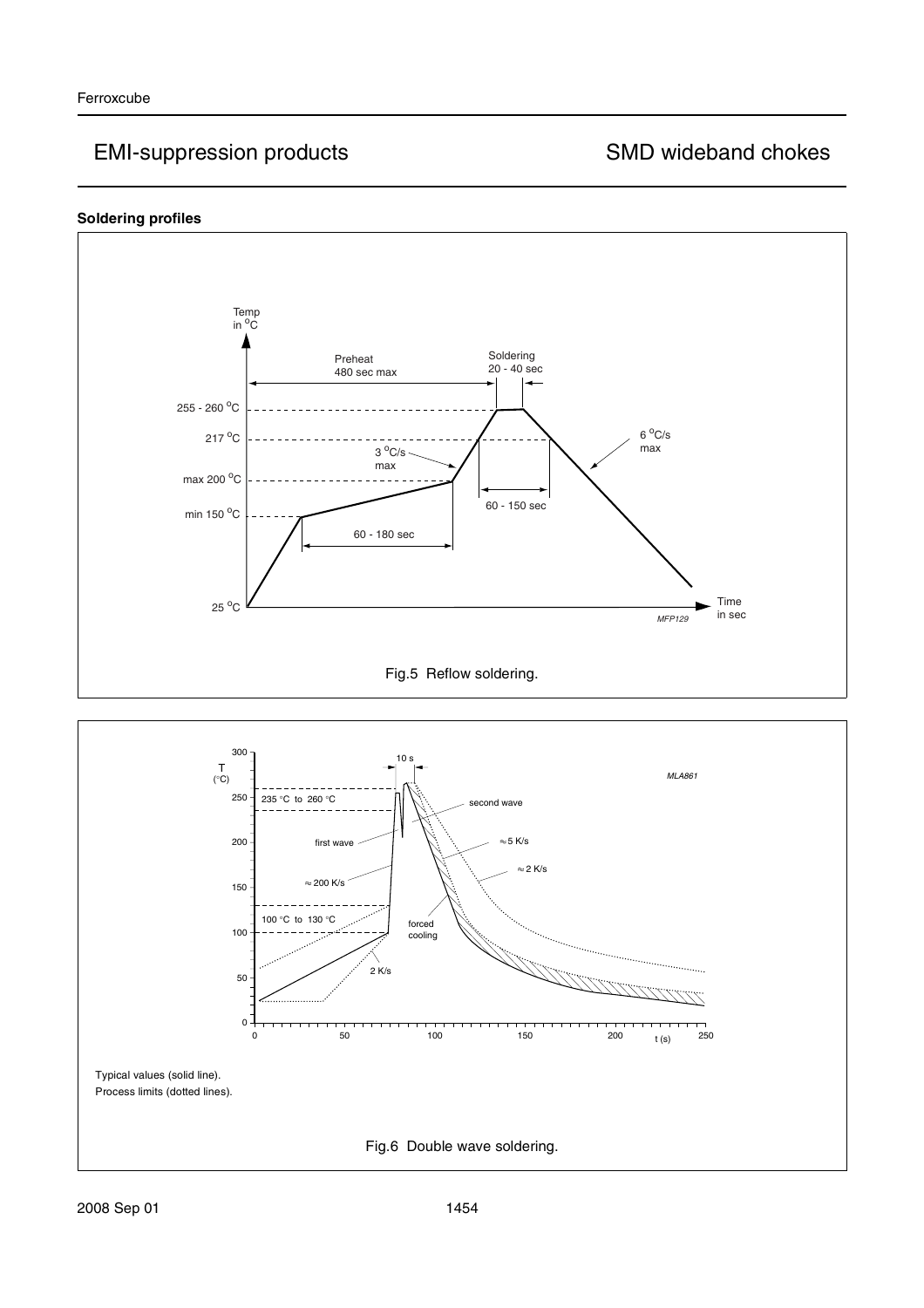## **BLISTER TAPE AND REEL DIMENSIONS**



|  | Table 1 Physical dimensions of blister tape; see Fig.7 |
|--|--------------------------------------------------------|
|--|--------------------------------------------------------|

|             | <b>DIMENSIONS (mm)</b> |                 |  |
|-------------|------------------------|-----------------|--|
| <b>SIZE</b> | WBS1.5-5/4.8/10        | WBS2.5-5/4.8/10 |  |
| $A_0$       | 5.51                   | 5.51            |  |
| $B_0$       | 11                     | 11              |  |
| $K_0$       | 5.03                   | 5.03            |  |
|             | 0.36                   | 0.36            |  |
| W           | 24                     | 24              |  |
| E           | 1.75                   | 1.75            |  |
| F           | 11.5                   | 11.5            |  |
| $D_0$       | 1.5                    | 1.5             |  |
| $D_1$       | $\geq1.5$              | $\geq1.5$       |  |
| ${\sf P}_0$ | 4.0                    | 4.0             |  |
| $P_1$       | 8.0                    | 8.0             |  |
| $P_2$       | 2.0                    | 2.0             |  |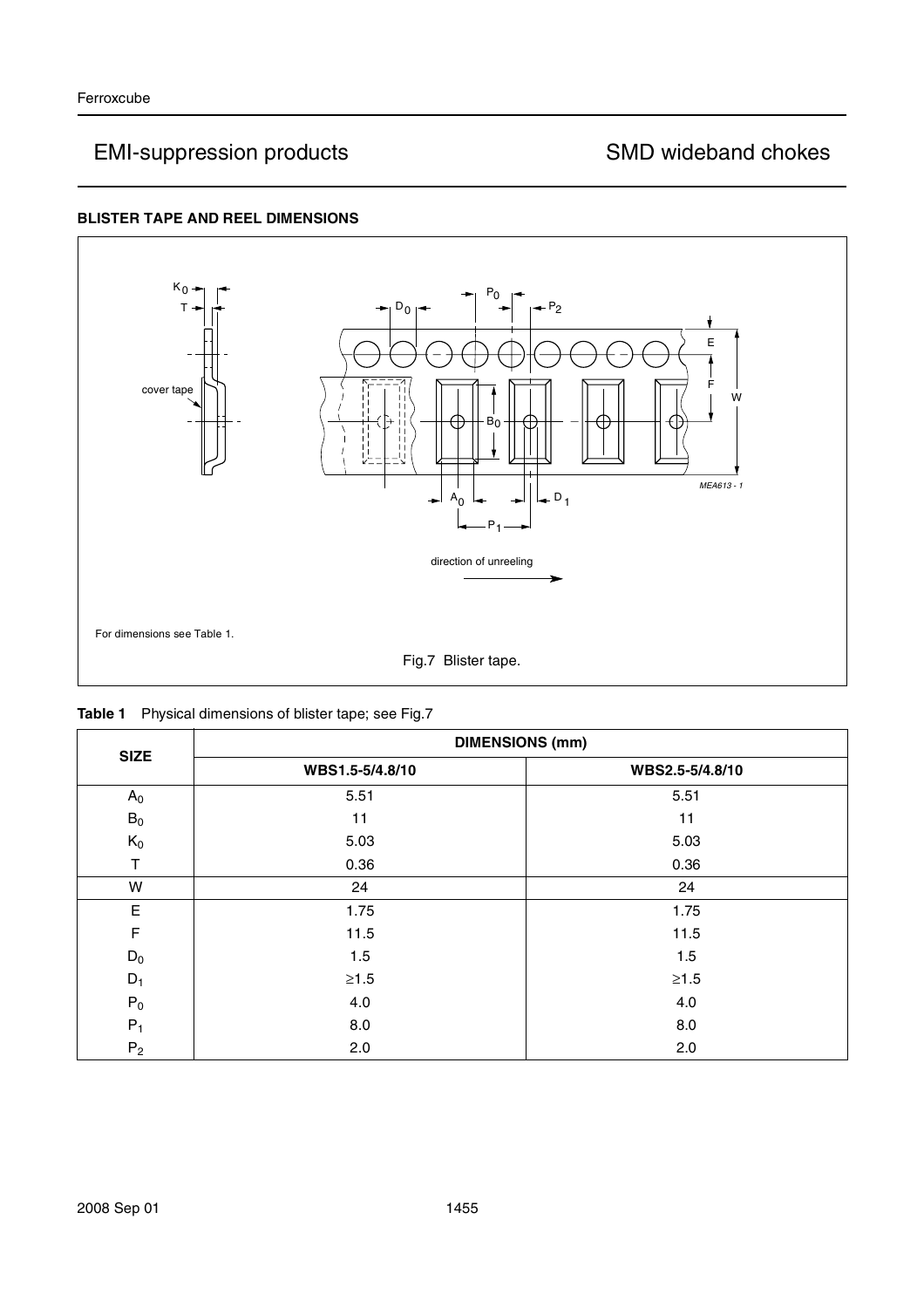

**Table 2** Reel dimensions; see Fig.8

| <b>DIMENSIONS (mm)</b><br><b>SIZE</b> |     |           |      |                |
|---------------------------------------|-----|-----------|------|----------------|
|                                       | ┍   | N         | W    | W <sub>2</sub> |
| 24                                    | 330 | $100 + 5$ | 24.4 | ≤28.4          |